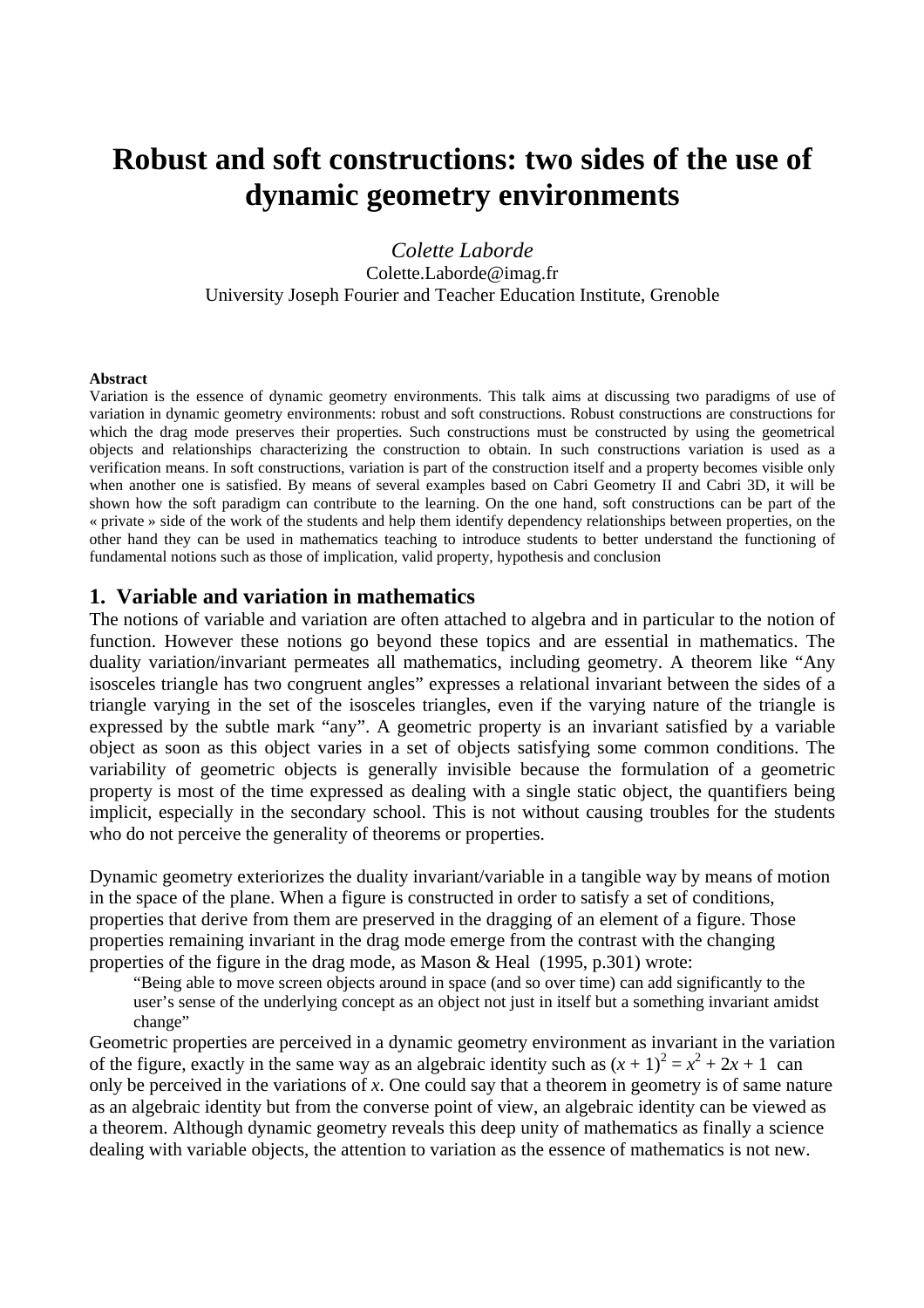Let us quote the French geometer Monge (1792) writing in the "Leçons données à l'Ecole Normale de l'an III":

"Il faut que l'élève se mette en état, d'une part de pouvoir écrire tous les mouvements qu'il peut concevoir dans l'espace, et de l'autre, de se représenter perpétuellement dans l'espace le spectacle mouvant dont chacune des opérations analytiques est l'écriture."1

This talk is devoted to the analysis of possible uses of variation in dynamic geometry, in particular for the teaching and learning of mathematics. As often mentioned, students have great difficulties in conceiving the concept of variable and variation in algebra. In the same way, it has been often claimed that students do not perceive the generality of geometric objects and of theorems. We consider that dynamic geometry dealing with tangible variable objects may become a tool in the hands of the teacher to introduce students to this deep and essential feature of mathematical objects.

## **2. Two paradigms**

 We distinguish two paradigms in the use of variation in dynamic geometry: the paradigm of the robust constructions and the paradigm of the soft constructions.

Let us give an example illustrating this distinction in Cabri-geometry.

## *A robust construction*

Let create a circle with center *O* and a point *A* on this circle. Construct *B* such that *AB* is a diameter of the circle. Let create a point *M* on the circle and segments *AM* and *MB*. Measure angle *AMB*. The displayed measure is 90°. When dragging *M* on the circle, it is easy to see that this measure is invariant. This is an example of a robust construction showing that for any point of the circle (except *A* and *B*) angle *AMB* is a right angle (Fig.1). When *B* is redefined as any point on the circle, the measure of *AMB* changes. It remains invariant when *M* is dragged on the same arc *AB* (Fig.2). This small experiment often carried out by teachers in secondary school may be the starting point of the formulation of two theorems:

- the often called theorem of Thales according to which an angle inscribed in a semi-circle is a right angle;
- the theorem of the inscribed angle according to which angles in the same segment of a circle are equal.



Fig.1 angle  $AMB$  inscribed in a semi-circle

 $\overline{a}$ 

Fig.2 angle *AMB* in a given segment of circle

The robust construction contributes to a better identification in action of the elements of both theorems for several reasons:

The student must be able, on the one hand to write all motions that he/she can conceive in the space, and on the other hand to perpetually imagine in the space, the moving scene transcribed by each analytical operation.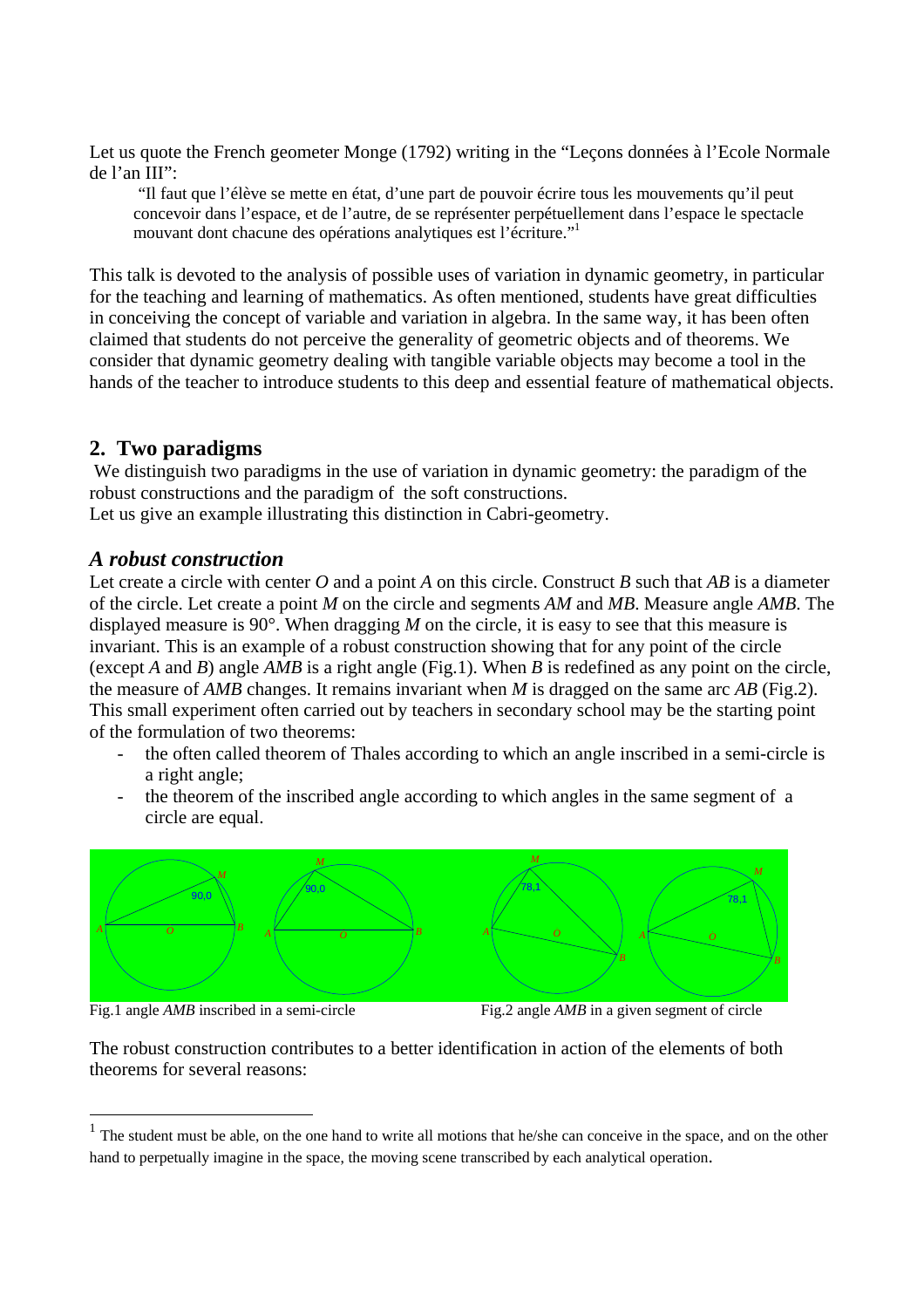- the construction requires to take into account two conditions to get a right angle: *AB* must be a diameter and *M* a point on a circle; when writing proofs in paper and pencil environment, students often forget mentioning the condition dealing with the diameter. As soon as one of the conditions is not satisfied, the result is not obtained.
- it allows contrasting the invariance of the angle and the varying nature of point *M*.
- it exteriorizes the variable nature of point *M* and the set in which its varies.

This explains why this construction is often used by teachers, another reason is the low cost in time of such a construction with regard to the cost of measuring angles in a paper and pencil environment, as stressed by Ruthven et al. (2005) interviewing teachers about how they use dynamic geometry in their teaching. The identification of those elements of the theorem is done in action in Cabri. The role of the teacher is then to ask students to build a formulation of the theorems.

#### *A soft construction*

Let us construct a circle, a point *A* on the circle and its opposite point *B* on the circle. Let create any point in the plane, and measure angle *AMB*. Suppose that *M* is outside the disc. The teacher asks to find a position of *M* outside the disk such that angle *AMB* is obtuse (Fig.3). The initial displayed measure of angle *AMB* is less than 90°. The students drag *M* outside the disc and cannot find such an angle. They are very convinced that angle *AMB* is acute when *M* is outside the disc. Then the teacher asks them whether it is possible to find an obtuse angle when varying *M* anywhere in the plane. The students move *M* inside the circle and observe that angle *AMB* becomes obtuse (Fig.4). They drag *M* anywhere inside the disc and observe that the angle is still obtuse. The teacher asks them to drag *M* from inside to outside back and forth and to observe the changes of the measure of angle *AMB* and asks the students to guess the measure of angle *AMB* when *M* is on the circle.



We call this construction a soft construction because *M* is not constructed as a point on the circle. In this exploration, students discover a theorem different from the one of the robust construction: a theorem linking the measure of angle *AMB* to the position of *M* in the plane, outside the disc, inside the disc, on the circle. The contribution of the soft construction also differs from the contribution of the robust construction in two aspects:

The reason why angle *AMB* is a right angle in the soft construction is made visible and the theorem of Thales gains in meaning. The circle is the border between two regions, one in which angle *AMB* is obtuse and one in which angle *AMB* is acute. Using a continuity principle, that students usually do spontaneously, it becomes clear that the measure of angle *AMB* must be 90° on the circle.

More emphasis is put on the *link* between the condition "*M* is on the circle" and the consequence "angle *AMB* is right" because it is very easy to drag back and forth point *M* across the circle.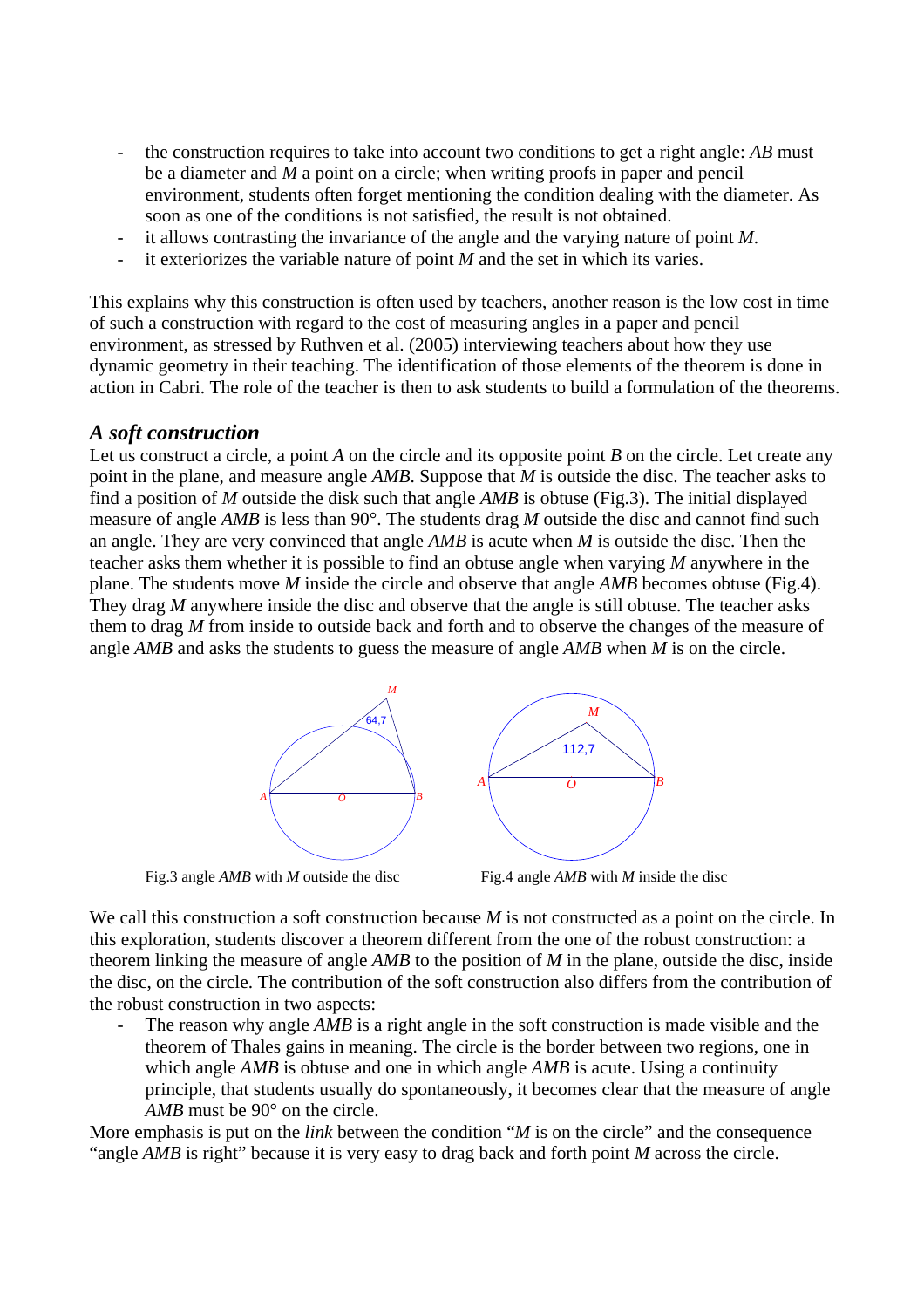## **3. Why a general adoption of robust constructions?**

It is interesting to note that the distinction between robust and soft constructions was formulated only after 15 years of existence of dynamic geometry in a paper written by Healy (2000). At the beginning of dynamic geometry, the emphasis both in research in mathematics education and in mathematics teaching was put mainly on robust constructions. The contribution of tasks in which students must build robust constructions in a dynamic geometry environment was rapidly recognized as promoting the learning of geometrical properties. It is only later that research investigating solving processes of students in problems revealed the existence of soft constructions done by students. The importance of robust constructions in teaching was rapidly accepted in particular because of the students' difficulties of moving from a visual processing of diagrams to a theoretical perspective.

## *Spatio-graphical versus theoretical*

The nature of diagrams in geometry has been analyzed by several researchers (Parzysz 1988, Sträßer 1991, Laborde 2004) who came to the common conclusion that diagrams in twodimensional geometry play an ambiguous role: on the one hand, they refer to theoretical geometrical properties, while on the other, they offer *spatio-graphical* properties that can give rise to a student's perceptual activity. Students often conclude that it is possible to construct a geometrical diagram using only visual cues, or to deduce a property empirically by checking the diagram. When students are asked by a teacher to construct a diagram, the teacher expects them to work at the level of geometry using theoretical knowledge, whereas students very often stay at a graphical level and try only to satisfy the visual constraints. Let us explain the distinction theoretical/ spatio-graphical.

Fig.5 The diagram of a parallelogram

The diagram in Fig.5 represents a parallelogram. It shows several spatio-graphical properties: two sides are horizontal; the other two are oblique in a given direction (bottom left to top right); the opposite sides are parallel; the horizontal sides have a given length. Note that these properties are selected from a larger set of properties like color or the width of the sides. Some of these spatiographical properties can be interpreted in a geometrical way, while others would not be considered interesting from a geometrical point of view: for example, the position of the diagram on the sheet of paper is generally considered to be irrelevant in geometry, as is the slope of the side since it depends on the problem in which the parallelogram occurs. So some spatio-graphical properties of the diagram are *incidental* to the geometrical problem, while others are *necessary* like the parallelism properties. Further, spatio-graphical properties necessarily follow from others: there is a *necessary* link between the parallelism of opposite sides and the fact that the intersecting point of the diagonals is also their midpoint. The teaching of geometry deals with these necessary links between spatio-graphical properties, but one can understand the nature of these links if and only if one also can understand that some other links are merely incidental. *Necessity makes sense in*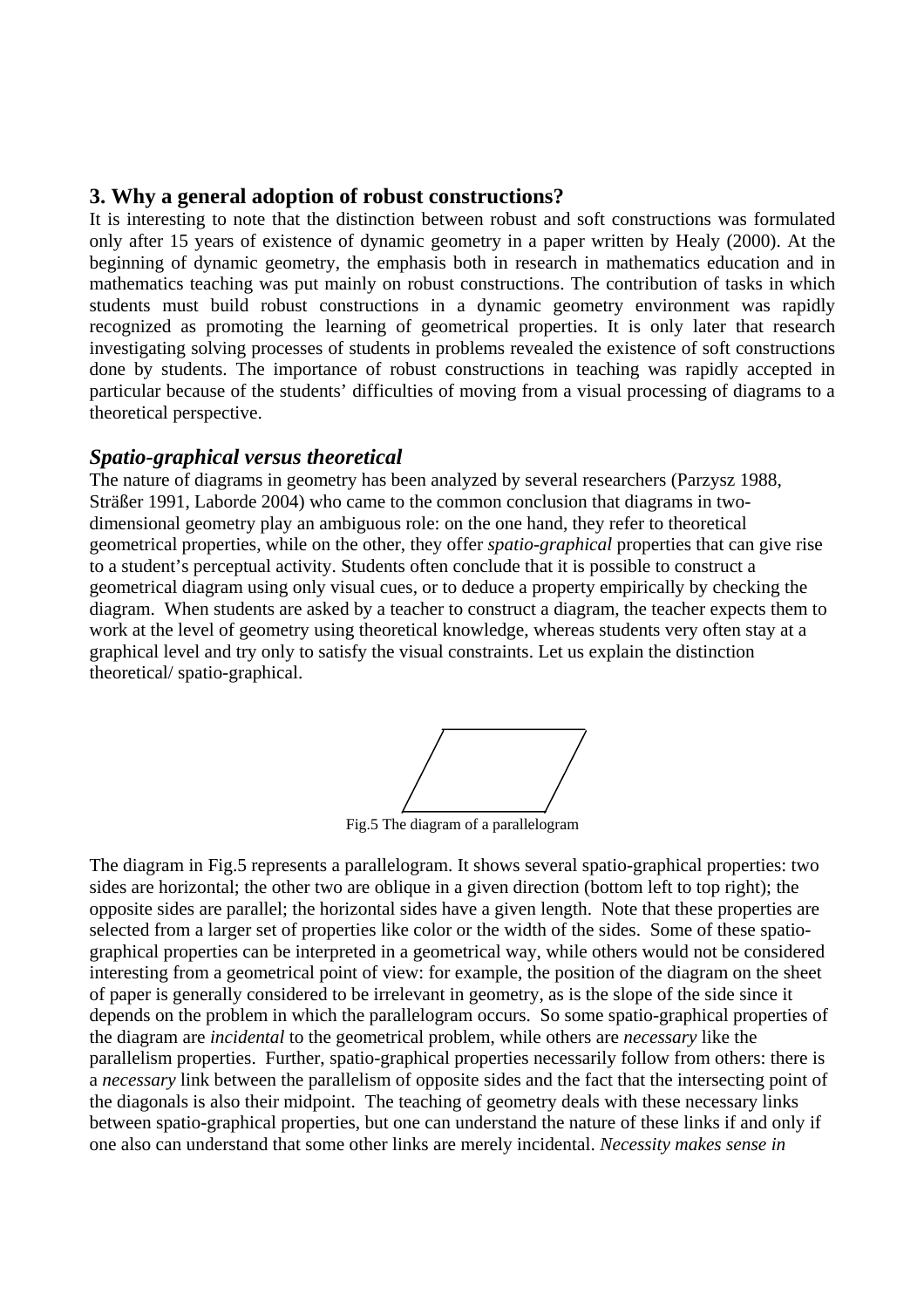*opposition to contingence*. Geometry may appear useful if it allows one to predict, to produce or to explain spatio-graphical properties of diagrams because of these necessary links; but it first requires an awareness of the distinction between such properties and those that are theoretical. Such awareness is not constructed by students at the beginning of secondary school. Two kinds of tasks are often used in the teaching for helping students to construct this awareness: robust construction tasks and exploration of robust constructions.

## *Contribution of robust constructions*

## *"Robust construction" tasks*

Dynamic geometry environments were used from the beginning of their existence to help students construct this awareness. Students are asked to construct variable diagrams satisfying to several conditions even when one of their elements is dragged. Eye ball constructions are invalidated by the drag mode since it becomes visible that some of the conditions are not satisfied. The drag mode is a critical factor in robust construction tasks that makes the difference with a paper and pencil environment. In such construction tasks in dynamic geometry, the drag mode provides a visual feedback from the fact that the construction does not meet all the required conditions. The strength of DGE<sup>2</sup> lies in this possibility of showing at the spatio-graphical level the theoretical weakness of the construction. The invalidation in paper and pencil can be done only by the authority of the teacher who states that the construction is incorrect. The drag mode in DGE does not formulate a judgment but offers visual evidence to the eyes of the student. The learning potential is very different in both cases. In a DGE, students experience and draw the conclusion themselves that their construction is incorrect. In paper and pencil students may only accept the judgment of the teacher without trying to understand why it is incorrect. In terms of the theory of didactical situations (Brousseau 1997), in one case there is a "milieu" offering information and feedback to students' solutions, in the other case, there is none.

The potential of robust construction tasks in which students have to build robust constructions preserved in the drag mode was accepted universally, as shown by curricula and declarations in official texts about the teaching of mathematics. These latter often relate robust construction tasks to preparing students to proof. In a robust construction, an object characterized by a set of properties  $Q_i$  must be obtained from the conjunction of other properties  $P_i$ . The construction process involves the implication:  $P_1^{\wedge}P_2^{\wedge} \dots \wedge P_i^{\wedge} \dots =\bigcirc Q_1^{\wedge}Q_2^{\wedge} \dots \wedge Q_i^{\wedge} \dots$ 

The drag mode may invalidate the set of used properties  $P_i$  and shows that the construction, if it is correct, is not only valid for the single case of the diagram but for a set of cases. The drag mode shows the generality of the construction process.

#### *Exploration of robust constructions*

 $\overline{a}$ 

From the very beginning of DGEs, a widespread use of robust constructions in teaching, still prevailing (Ruthven et al. 2005), is to illustrate theorems. Robust constructions constructed by the teacher or to construct by students following guidelines are to be varied by the students

- either in order to recognize the taught theorem
- or to explore in order to discover a theorem.

The variation and/or exploration of a variable diagram also shows to students beginning middle school that some spatio-graphical properties are incidental and not necessary. When moving a right

 $2 \text{ In what follows, DGE denotes dynamic geometry environments.}$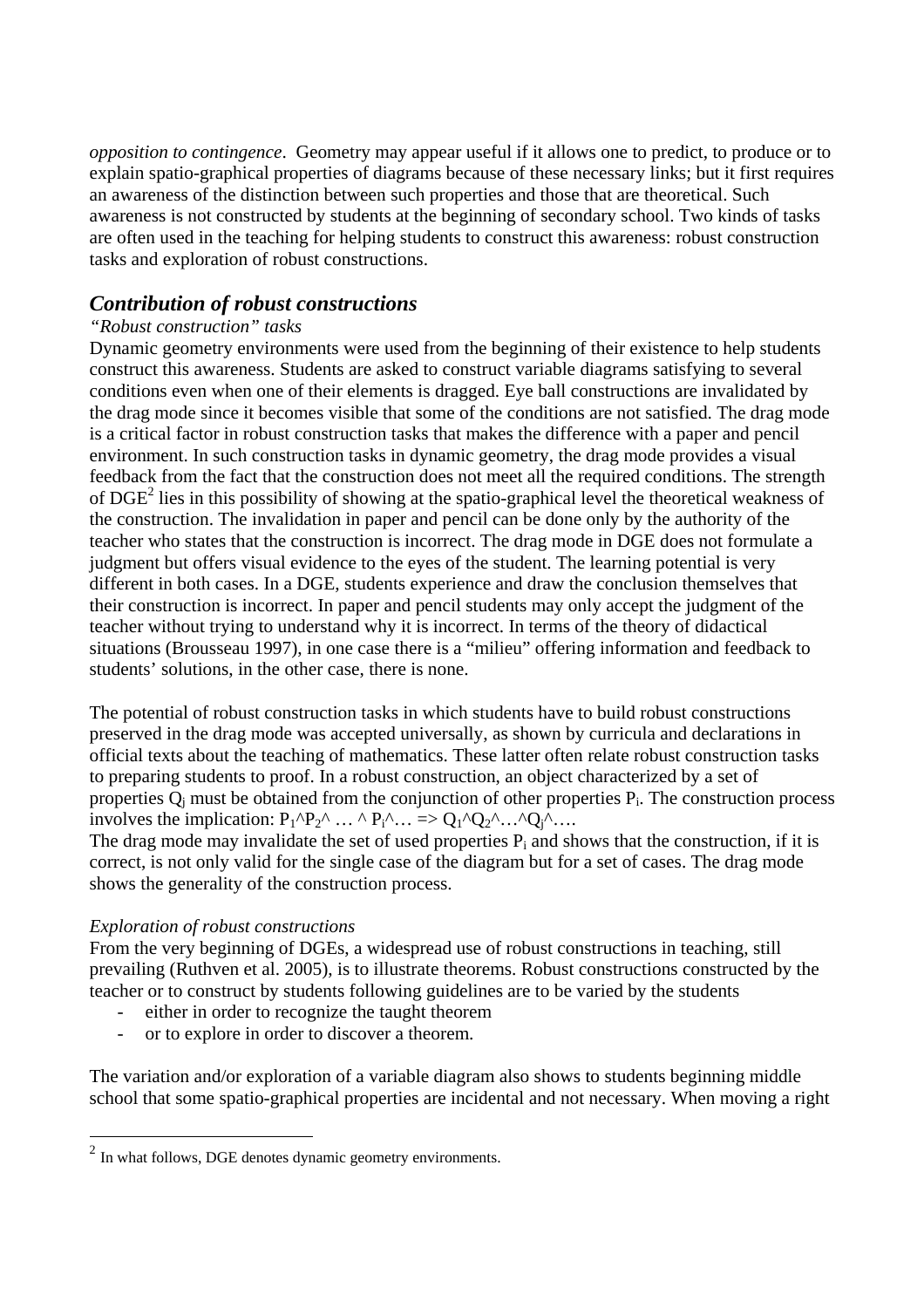triangle, one can observe that the sides of the right angle are not necessarily horizontal and vertical. The orthocenter of a triangle is not necessarily inside the triangle. Exploration of robust constructions contribute to a better familiarity with all possible diagrams representing the same mathematical property. Students may thus extend their visual images of a property or of an object and reject some spatio-graphical properties they used to attach to a kind of object. The drag mode is used as a tool for distinguishing between contingence and necessity.

In the same vein, the drag mode allows to distinguish between properties that are always true and properties sometimes true, i.e. properties satisfied in a particular case. Soury Lavergne et al. (2004) gave the following figure in Cabri to  $6<sup>th</sup>$  graders for exploration. *ABC* is any triangle, *D* a point of side *BC*, *F* the reflected point of *D* around the midpoint of *BC*, *DE* and *FG* the perpendicular lines to side *BC*. The students are given the construction ready made by the teacher but when students open the file, point *A* is in a particular position: *ABC* seems to be an isosceles triangle and as a result line *EG* is apparently parallel to line *BC* (Fig.6). Students have to formulate statements about properties of the figure by using the drag mode.

 When moving *D*, the quadrilateral *DEGF* seems to stay a rectangle (Fig.7). But when moving *C*, *B* or *A*, only lines *DE* and *FG* remain parallel (Fig.8). After students have formulated these properties, the teacher asks the students to justify why lines *DE* and *FG* remain parallel even when any element of the figure is dragged whereas lines *EG* and *DF* do not. They are asked to use the text of the construction available in Cabri II plus or the Explore facility in Cabri Junior.



Fig.6 The figure in its initial position Fig.7 Moving D Fig.8 Moving A, B or C

This exploration task may be used to work on necessity versus contingence. As soon as some conditions are met, some other conditions are fulfilled by the figure for whatever position of the variable points. In contrast, a property true only for some positions of the variable points are not necessarily implied by the properties used to construct the figure. It may happen that they are true but not always.

#### **4. Soft constructions in students' solving processes**

#### *Soft constructions in construction tasks*

Soft constructions were observed by researchers observing students solving problems using Cabrigeometry, either in robust construction tasks or discovery and justification tasks. Some typical examples of soft constructions observed by researchers in various tasks are given in what follows. Jones (1998, pp.79-82) describes carefully the process of elaboration of a construction by two pairs of recent mathematics graduates. They were given two intersecting straight lines *d* and *d'* and a point *P* on one of this line. They had to construct a circle tangent to two intersecting straight lines *d* and *d'* and having point *P* as its point of tangency to one of the lines. Both pairs constructed a circle with a centre chosen somewhere between the lines and with point *P* as the radius point. Then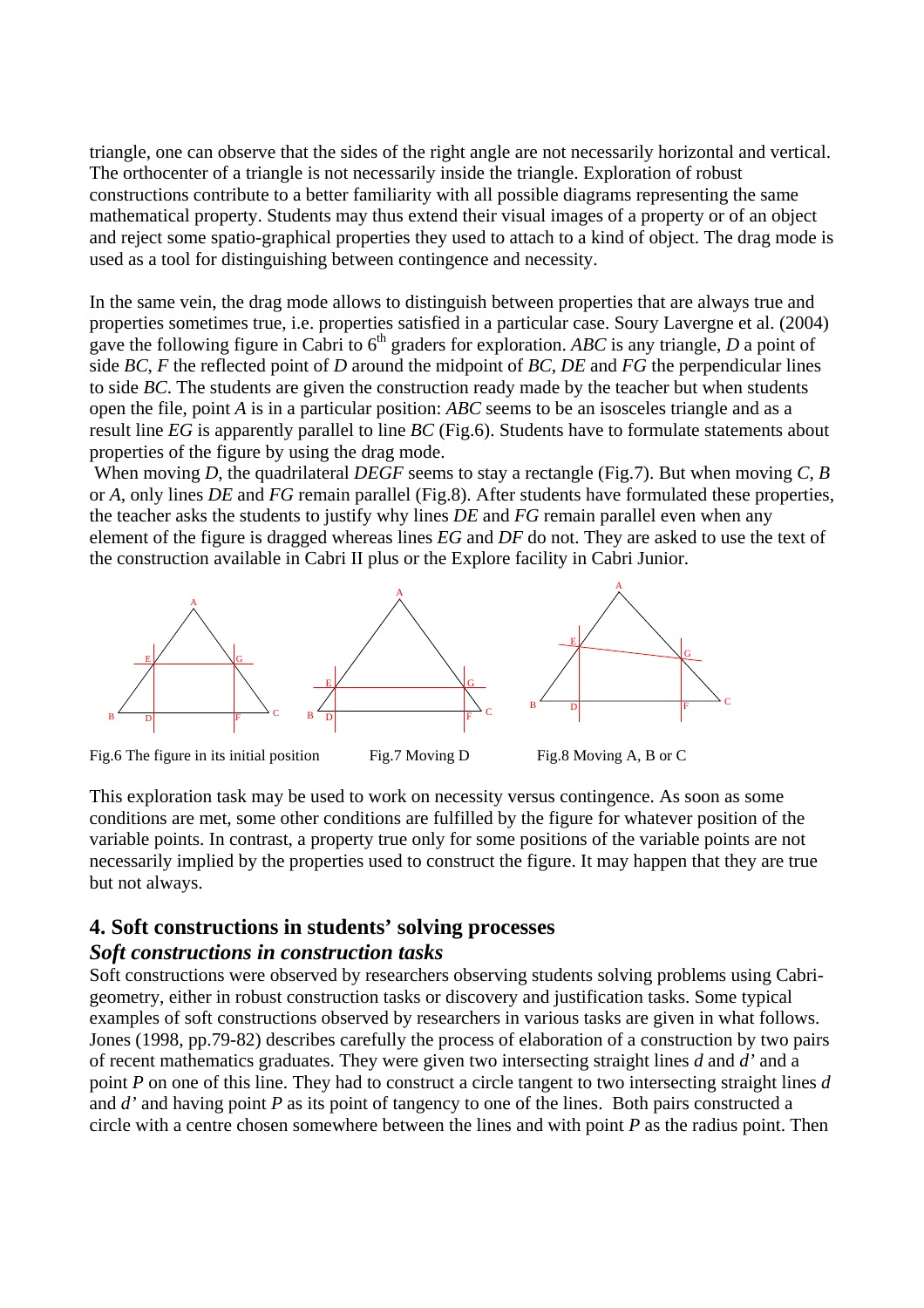they used the facility available in Cabri to drag the centre so that it appeared to be tangential to *d'*. The first construction was a soft construction but purely visual (Figs.  $9 < 10$ ).





Despite the fact that the construction gave a satisfactory visual solution, they searched for a way of being absolutely sure. From the construction, they recognized visually that the line of the radius was perpendicular to the tangent line in *P* and this reminded them a relation between the radius and the tangent they already knew. Then they started a new construction again, drawing a perpendicular line through *P* to the given line and constrained the centre of the circle to lie on this perpendicular line (Fig.11). But again they had to adjust the circle to be tangent to line *d'*. This was a second soft construction involving the property of the tangent line to be perpendicular to the radius line (Fig.12). Then they drew a perpendicular to the lower line *d'* at a point *Q* and moved *Q* (Fig.13) until the intersecting point of two perpendicular lines was equidistant from both lines *d* and *d'*  (Fig.14). The intersecting point was taken as the centre of the circle. This third construction was also a soft construction but involving another additional property: the equidistance of the centre to the points of the circumference. The construction was not robust since depending on the variable point *Q*.





Fig.11 A circle centered on the perpendicular line in P Fig.12 Adjusting the circle to be tangent to *d'* 



Fig.13 Drawing a perpendicular line to *d'* Fig.14 Moving Q to adjust the circle

This example shows very well how the sequence of successive soft constructions involving more and more geometrical properties is elaborated and how a soft construction enabled the students to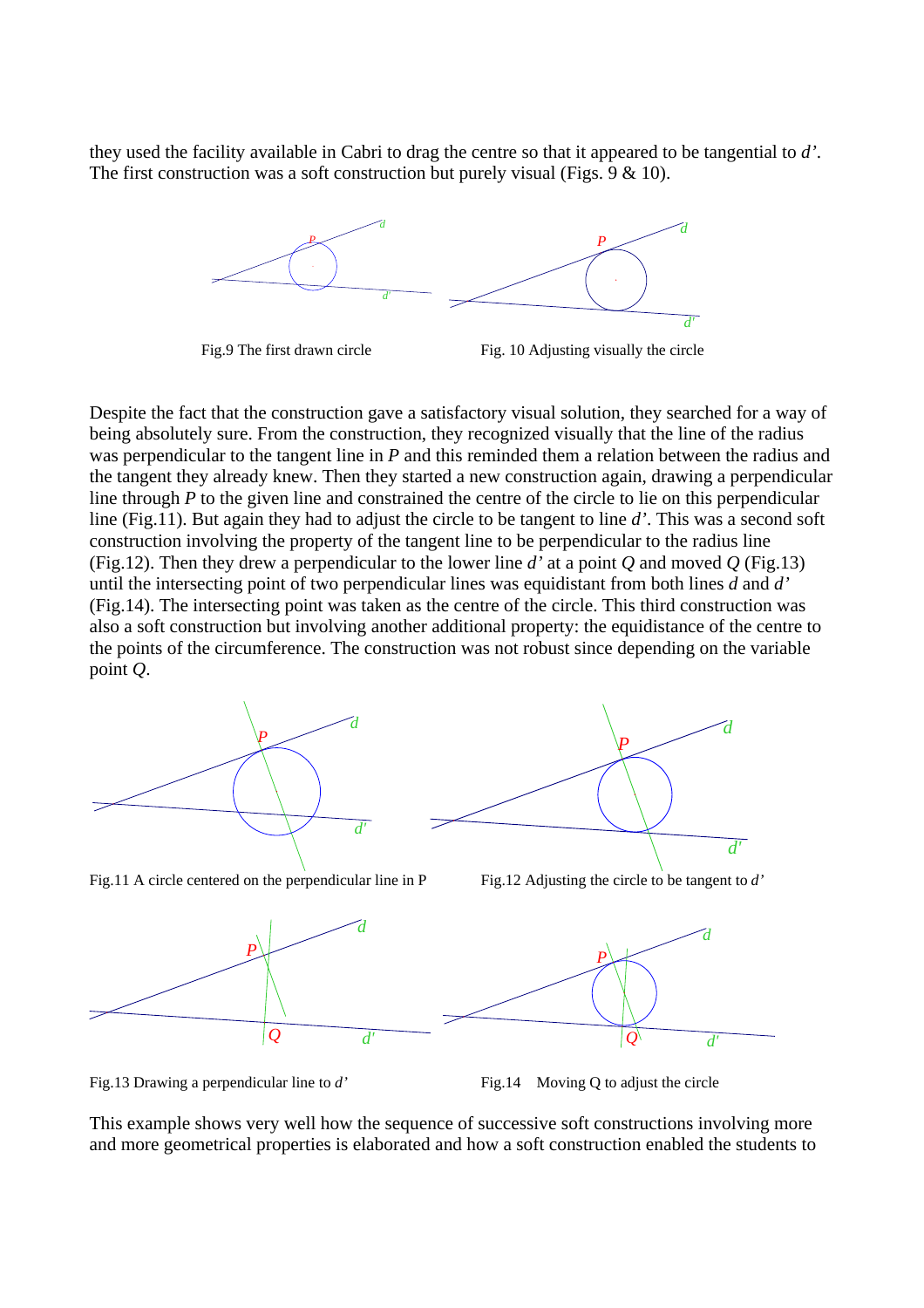recognize properties and to mobilize them in a further construction giving less room to visual adjusting.

Soft constructions are not only part of the solving process but they scaffold the path to a definite robust construction. They play an important role in moving from a purely visual solution done by adjusting to a solution entirely based on theoretical solutions but achieved by dragging. These constructions are culturally not accepted since the time of the Greek geometry rejected constructions based on motion and restricted the allowed constructions to those done with straight edge and compass. Therefore the last unsolved question in the previous example was to find a single property ensuring the equidistance of a point to two straight lines.

Soft constructions may not appear in the final solution given by the students and seem to belong to the private part of the students' work. This may explain why soft constructions were mainly observed by researchers who could do fine observations of students' work whereas they may not be seen by the teacher who has no means of observing in detail the work of a student.

## *Soft constructions in proof oriented exploration tasks*

The role of dynamic geometry software on elaborating proof has been investigated by several researchers. A special issue of Educational Studies in Mathematics (Jones et al. 2000) is devoted to this topic. In particular, research has been done in studying dragging strategies and the general conclusion is that dragging plays a key role in forming a mathematical conjecture (Arzarello 2000, Hölzl 1996, Leung & Lopez-Real 2000, Leung & Lopez-Real 2002, Healy 2000).

Healy (2000) observed 14-15 year-old students faced with a task in which they had to "explore various methods of constructing a second triangle using different combinations of the properties (sides and angles) of an existing (and general) Cabri-triangle with the eventual aim of identifying which conditions were sufficient to ensure congruency." Healy explains her expectations:

"In this activity were we not expecting students to construct any formal proofs, but we did want them to experience how the construction of some properties necessarily (or not) results in other geometrical by-products."

Healy discovered through this observation that, rather than constructions preserved under dragging, students preferred to investigate constructions, "in which one of the chosen properties is purposely constructed by eye, allowing the locus of permissible figures to be built up in an empirical manner under the control of the student". Healy introduced in this paper the distinction "soft/robust" and decided to call the latter constructions *soft constructions* and the former ones *robust constructions*. She illustrates the distinction between robust and soft approaches by means of the example of two pairs of students investigating whether the conditions two congruent sides and a congruent angle determined one triangle or not. Students using a soft construction, i.e. constructing two sides congruent to sides *CA* and *CB* by means of circles and moving carefully the point on the inner circle in order to obtain an angle congruent to angle *CBA* (Fig.15) immediately found a point for which the third side was not congruent and rejected the condition Side Side Angle.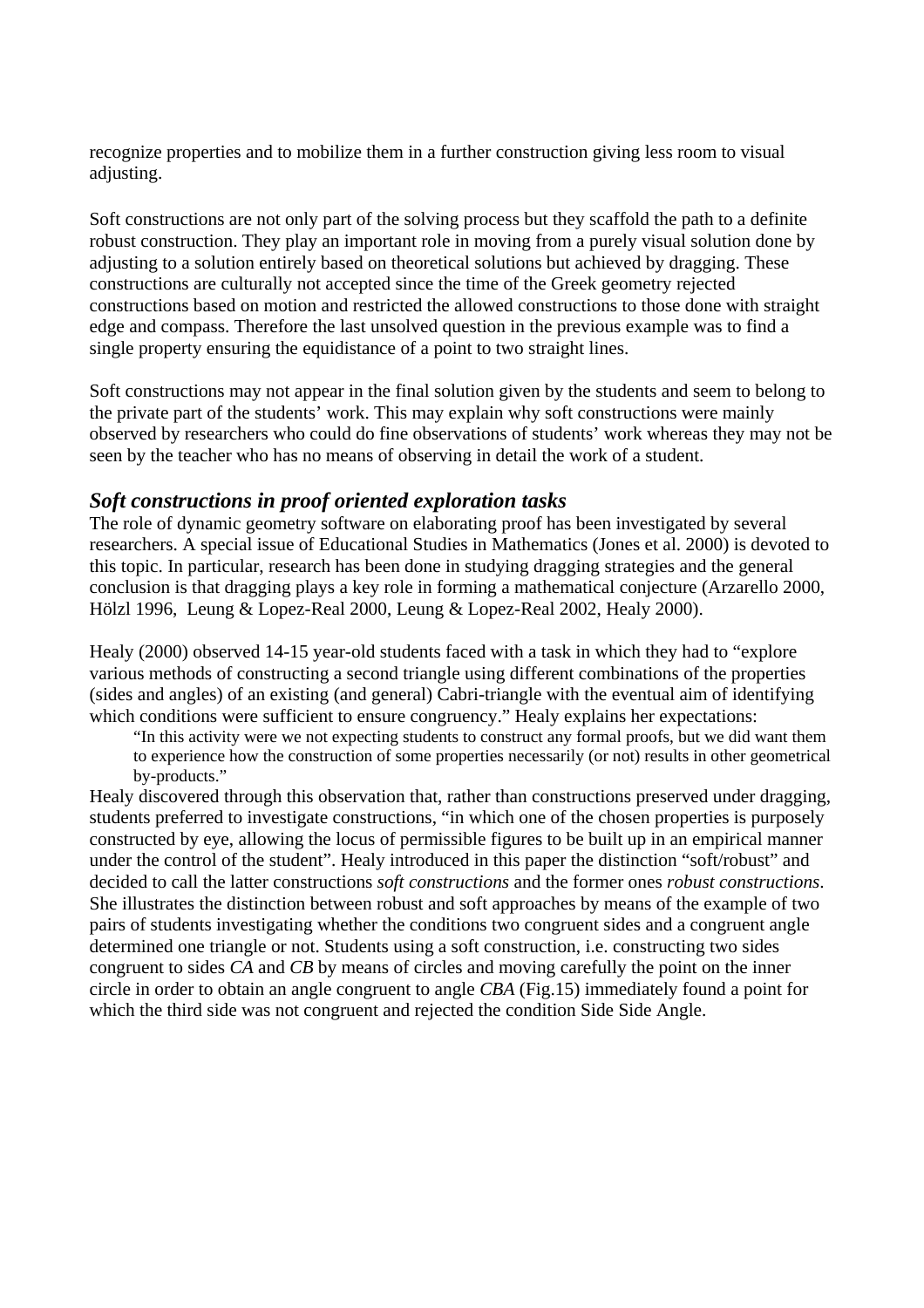

Fig.15 Fig. A soft construction providing a counter example to the condition Side Side Angle

The pair using a robust construction (using circles and carry angle option that was provided) did not notice at first the counter example and were convinced that the condition Side Side Angle was enough to determine a congruent triangle. The second intersecting point of the side with the inner circle was discovered later after (Fig.16).



Fig.16 A robust construction using only one intersection point

Healy comments how the two kinds of construction are complementary:

"In robust constructions, dependency is demonstrated by the fact that a relationship remains invariant through dragging. During the dragging test attention can move from general to specific as a "family" of Cabri-drawings with the same geometrical make up is produced. In soft constructions, this is not the case. Instead dragging is part of construction not verification and students observe how the dependent property becomes evident at the point in which another property is manually (and visually) satisfied. That is, the general can emerge from the specific during thorough searches for the set of loci in which the given conditions are fulfilled."

Investigations about the way dragging is used by students in solving problems carried out by Italian researchers (Arzarello et al. 1998, Arzarello 2000, Olivero 2002) converge with the analysis of Healy. These researchers conducted a very fine analysis of the use of dragging and established a categorization of different kinds of dragging (Olivero 2002, p.98). Among all kinds, three kinds of dragging seem to play an important role:

- *Wandering dragging* is moving the points on the screen randomly in order to discover configurations,
- *Guided dragging* is done with the intention to obtain a particular shape,
- *Lieu muet dragging* is moving a point with the constraint of keeping a particular property satisfied at the initial state, the variable point follows a hidden path even without being aware of this.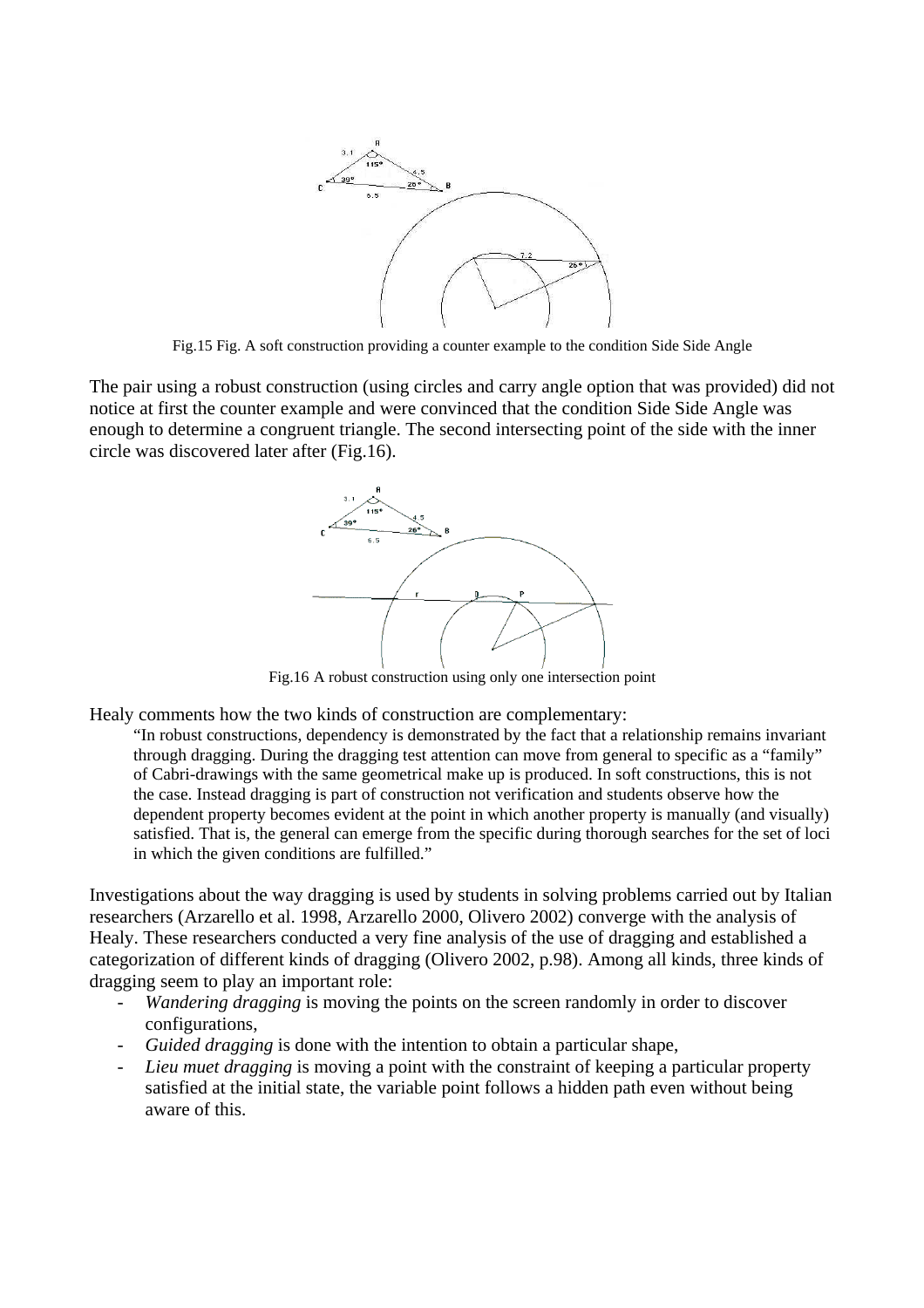Olivero could observe that "wandering dragging" and especially "guided dragging" were mainly used by students whereas "lieu muet dragging" was only sometimes used and not by all students. An example of "lieu muet dragging" is provided by a girl Tiziana investigating at what conditions the quadrilateral *HKLM* built by the perpendicular bisectors of the sides of a quadrilateral *ABCD* is a point (Fig.17). By wandering dragging, Tiziana and Bartolomeo working together discovered that *HKLM* is a point when *BCD* is a rectangle (Fig.18).



Fig.17 The quadrilateral of the midpoints *HKML* Fig.18 *HKML* reduced to a point

Bartolomeo wanted to drag the vertices of *ABCD* in order to obtain a specific quadrilateral *HKLM*, a parallelogram, a rhombus, a trapezium. Tiziana did not share this approach and tried to drag point *B* of the rectangle in order to keep *HKLM* as a point (Fig.19). She wanted then to draw a circle passing through the vertices of *ABCD*. As Bartolomeo pursued his idea, she could not do it. But later she could come back to her idea of a circle. She drew a circle and then an inscribed quadrilateral *ABCD* and could observe that *HKM*L was a point (Fig.20). She moved from a soft construction to a robust one.



Fig.19 Dragging *C* to keep *HKML* as a point Fig.20 *ABCD* cyclic quadrilateral

The story of this pair illuminates very well the two ways of finding conditions on quadrilateral *ABCD* implying conditions on quadrilateral *HKML*. The way of Bartolomeo associated to guided dragging is oriented to find discrete cases of an implication such as "*ABCD* is a rectangle implies *HKML* is a point" and to find a common property among all quadrilaterals *ABCD* providing a point. Tiziana wants to satisfy continuously the condition "*HKML* is a point" and doing this she tries to see whether *ABCD* remains a rectangle. She finds that not and even probably discovered that the path followed by point *B* had a circular shape. Therefore she could then check whether the implication "*ABCD* is a cyclic quadrilateral implies *HKM*L is a point". In Bartolomeo's approach the process corresponds to an inductive process trying to generalize from several cases, whereas Tiziana's process is closer to an abductive process. The "lieu muet dragging" offers a hint trough the shape of the hidden path.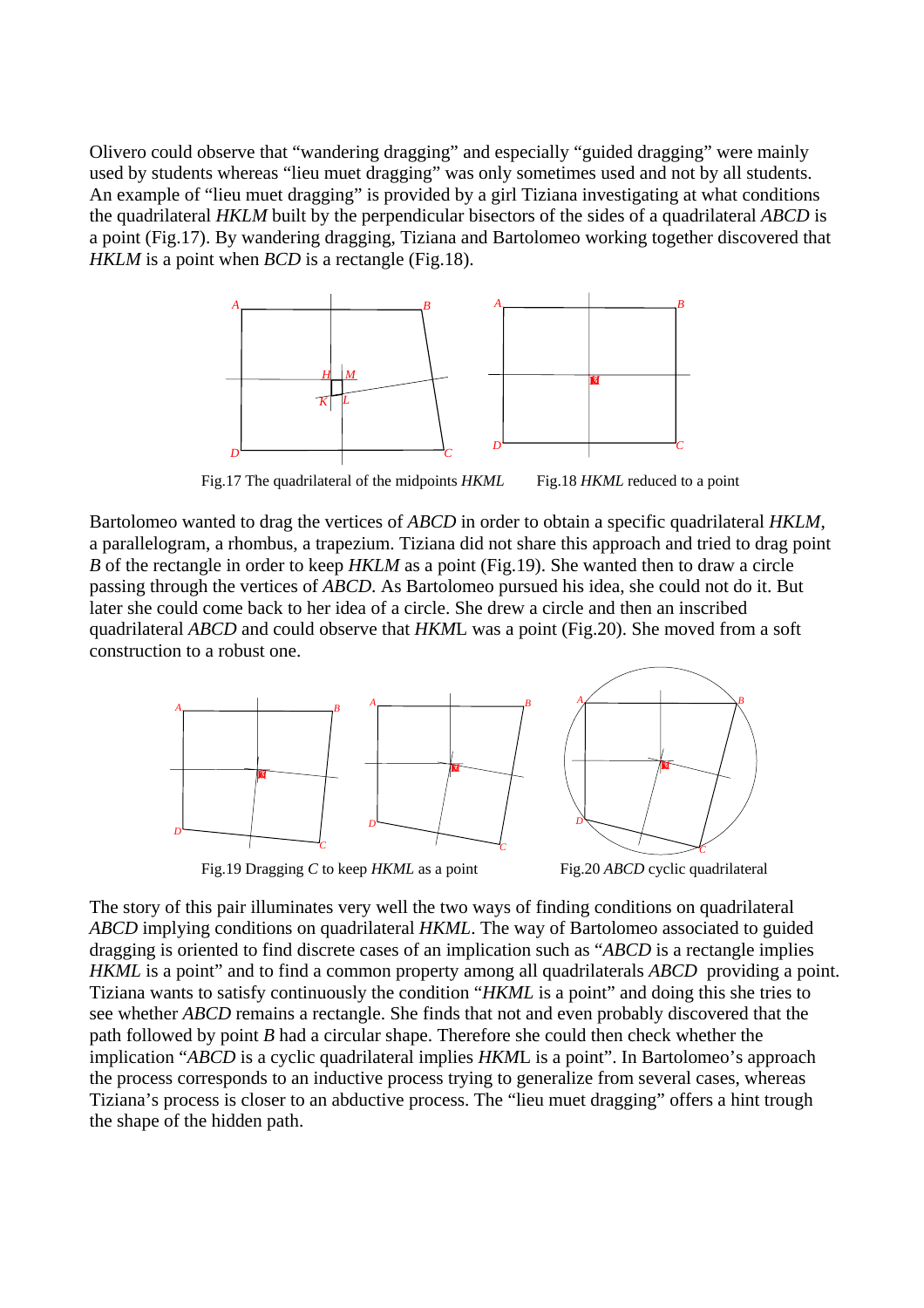Leung (2003) considers what is experienced in dragging is a key to concept formation because it offers a confluence of simultaneities. His claim is based on a phenomenographic approach in which learning and awareness are interpreted under a theoretical framework of variation (Marton & Booth, 1997). The central concepts of this theory are: discernment, variation and simultaneity.

" To discern an aspect is to differentiate among the various aspects and focus on the one most relevant to the situation. Without variation there is no discernment….Learning in terms of changes in or widening in our ways of seeing the world can be understood in terms of discernment, simultaneity and variation." (Bowden and Marton, 1998, p.7)

From this perspective both guided dragging and lieu muet dragging offers opportunities of variation, discernment and simultaneity.

In all those examples coming from various research pieces, the use of dragging can be linked to processes of elaboration of a proof. However both Healy (*ibidem* p.114) and Olivero (*ibidem* p.118) could observe that when students had to write formal proofs, they stopped dragging and tried to formulate proofs using a static Cabri figure. Healy concludes that this gap between the exploration phase and the writing of the proof was may be due to the way formal proof was introduced without organizing a transition from empirical explorations to formal proof. Students were introduced to formal proof as a sequence of deductive steps starting from the givens. Olivero (*ibidem* pp.240-1) claims that "even if Cabri is not directly used when proving, the influence of the previous exploration is evident and that the use of Cabri is extremely relevant for the actual proving phase, in that it allows theoretical elements to emerge."

## **5. Implications for teaching**

The presented examples show how the two kinds of constructions may contribute to the understanding of a geometric property as an implication. The robust constructions allow checking whether conditions supposed to provide the expected consequence are satisfied. A minimal knowledge of the conditions or some ideas about them are required in such robust constructions. The soft constructions bring ideas on an implication itself or on the conditions to be met in order to obtain a consequence. The soft constructions offer thus a transition from an empirical approach to a theoretical approach.

But the teaching is focusing on robust constructions and not on soft constructions that were observed in the spontaneous exploration phase of students' work. We think that if teaching were to give room to both kinds of constructions and to moves from the one to the other one, it could improve the preparation to formal proof.

In Grenoble, the introduction of soft constructions is being experimented for some years for preparing middle school students to proof and favouring the understanding o the functioning of a property. Coutat (2003) used soft constructions in Cabri Junior to mediate the distinction between hypothesis and consequence in a theorem. Let us give an example:

Construct any quadrilateral ABCD (more general hypothesis), its diagonals and the midpoint of each diagonal. Drag any vertex A, B, C or D so that the midpoints are coinciding (variation of one element in order to obtain an additional condition) (Fig.21). The focus of the control is on the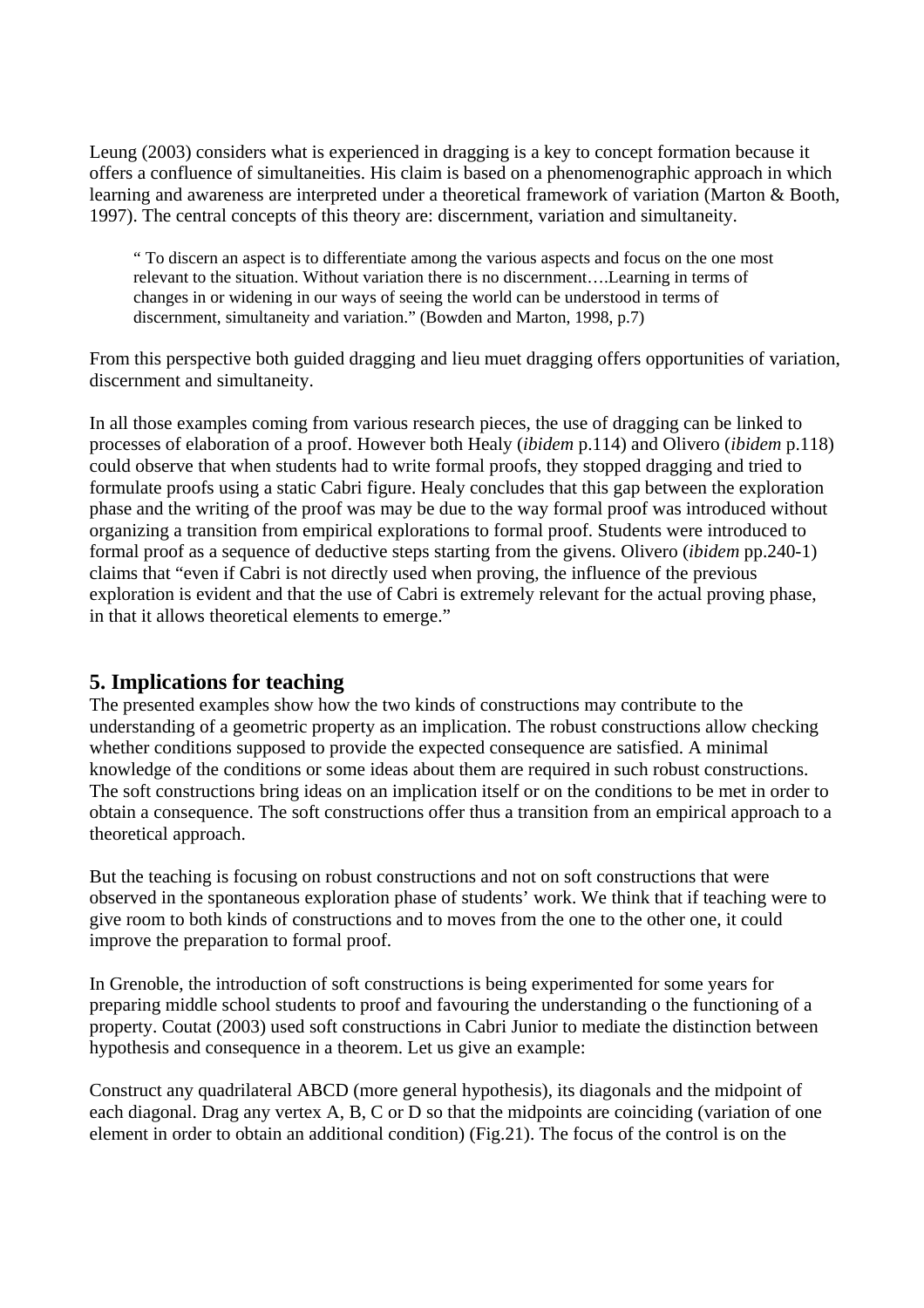superimposition of the midpoints. The visible effect is the change of shape. The obtained shape is a parallelogram.



Fig.21 – Dragging vertex D in a quadrilateral until making midpoints of the diagonals coinciding

Changing the condition on an object by dragging it (here the diagonals) implies a visible change on other objects (here the parallelogram). The condition is what the student is directly changing. The visible effect is the result of the implication. The condition plays the role of the hypothesis. The effect plays the role of the conclusion. The link between condition and effect introduces a causal effect oriented from the hypothesis to the conclusion.

Soft constructions seem to be particularly useful in 3D geometry as students' intuition of space geometry is much weaker than in 2D geometry. They can provide ideas to students about relationships between elements of 3D objects and implications between these relationships. Let us give an example with Cabri 3D.

The problem is given in two questions:

- 1- Do the altitudes of a tetrahedron meet in a point?
- 2- What are the conditions on the tetrahedron to have intersecting altitudes?

Question 1: Usually students claim that altitudes do meet when they are asked to make a prediction. Students are given a diagram in Cabri 3D (Fig.22) where apparently two altitudes meet. By changing the point of view (rotating the view) they discover that the two altitudes do not meet (Fig.23).



Fig. 22 Do altitudes of tetrahedron *ABCD* meet? Fig. 23 Changing the point of view



Question 2: Students try to move *A* to get the altitudes meeting. By changing the point of view and being exactly above the plane *BCD*, that is viewed as a square (Fig.24), one can understand that point *A* must be moved exactly onto altitude *CH*. The move from a 3D view to a 2D view allows to discover that in the guided dragging of *A* to come onto *CH*, the altitude drawn from *A* and line *CA* coincide and are perpendicular to side *BD* (Fig.25). As *CH* is already perpendicular to *BD*, a possible condition for the meeting of two altitudes could be that sides *BD* and *AC* be perpendicular. In addition, one can guess that all points *A*, *H*, *I* and *C* are coplanar.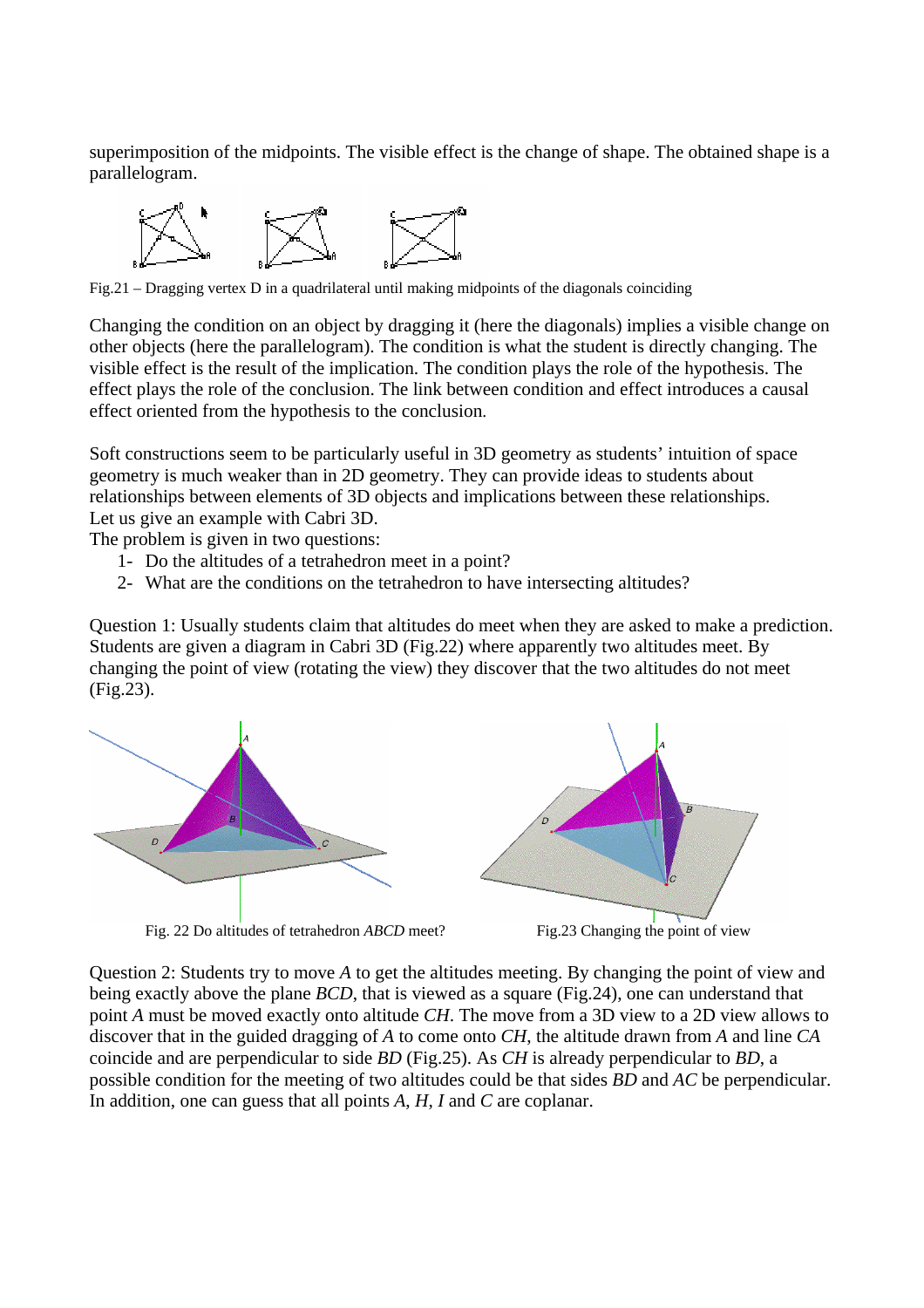

A new soft construction is to experiment in order to secure the coplanarity of points *A*, *H*, *I* and *C*. Let draw the plane perpendicular to *BD* and passing through *A*. Moving *C* in a guided dragging until *C* is on the intersection line of this latter plane and plane *BCD* shows that as son as *C* is on this line, the four points are in the perpendicular plane. This explains why the altitudes *AI* and *CH* meet.

![](_page_12_Figure_2.jpeg)

Fig.26 The plane perpendicular to BD passing through A Fig.27 Dragging C onto this plane

The missing implication to explain is why points *A*, *H*, *I* and *C* belong to this plane. By definition line *CH* is perpendicular to plane *BDA*. It is then perpendicular to line *BD* and so belongs to the perpendicular plane to *BD* passing through *C*. Line AI is perpendicular by definition to plane *BCD*. Thus it is perpendicular to line *BD* and for the same reason line *AI* belongs to the perpendicular plane to *BD* passing through *A*.

The role of the soft constructions is extended in 3D geometry, as there are two kinds of dragging: the change of point of view and the dragging of an element. This new possibility should be exploited in order to improve the learning of 3D geometry.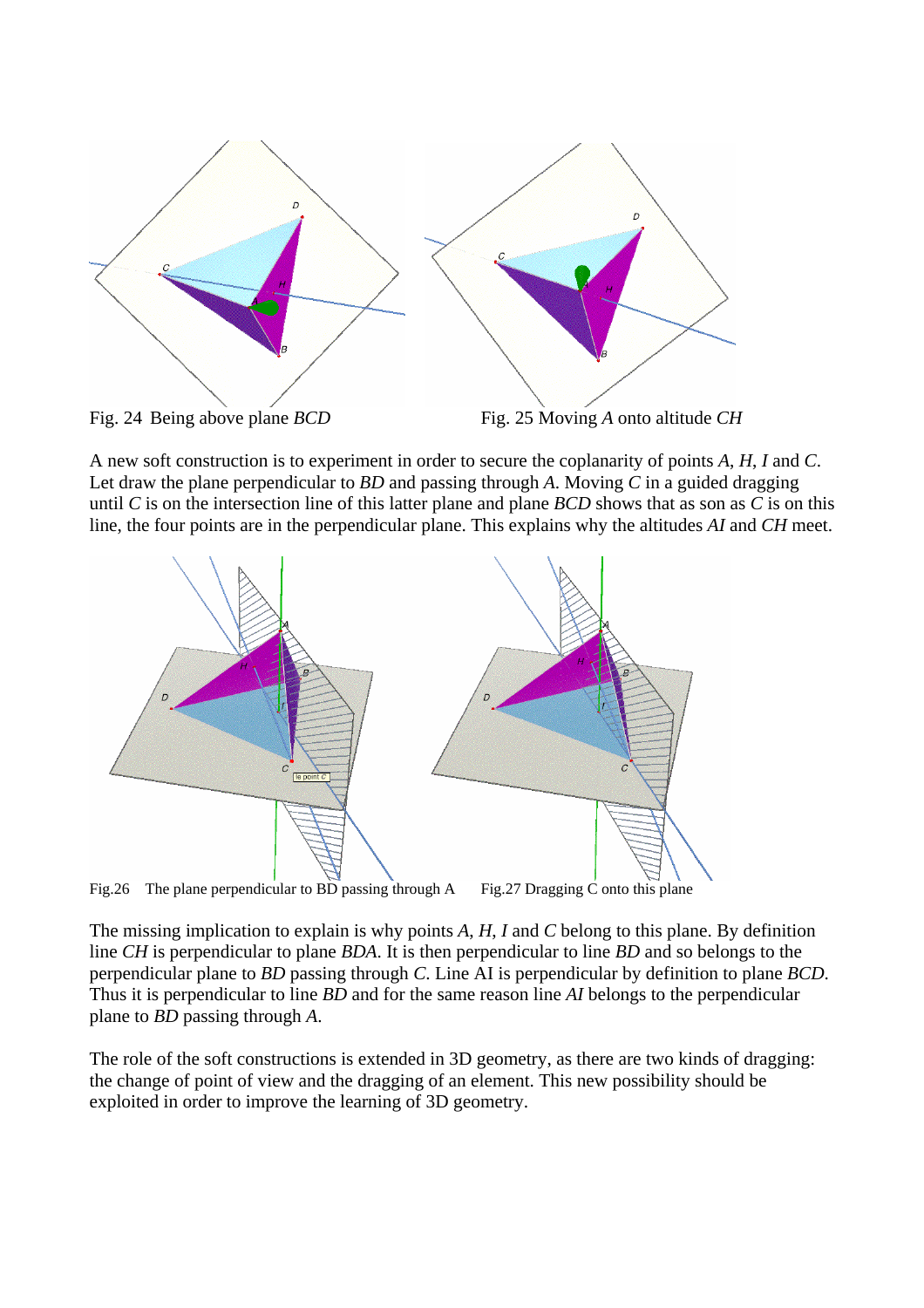The complementary aspects of robust and soft constructions should be exploited by the teaching. In particular, we think that soft constructions should be officially introduced by the teacher and related by him/her to the theoretical knowledge to be taught. The choice of the tasks given to students is critical in order to promote the use soft constructions. If the task is too closed, it may not give rise to such soft constructions. Tasks asking about conditions to be met to obtain a given condition are often well adapted for this.

#### **References**

Arzarello, F., Micheletti, C., Olivero, F. & Robutti, O. (1998) Dragging in Cabri and Modalities of Transition from Conjectures to Proofs in Geometry. *Proceedings of PME 22: Psychology of Mathematics Education 22nd International Conference*, 2 (pp.32-39). Stellenbosch, South Africa Arzarello, F. (2000) Inside and Outside: Spaces, Times and Language in Proof Production. *Proceedings of PME 24: Psychology of Mathematics Education 24th International* 

*Conference*, 1 (pp.23-38). Hiroshima, Japan.

Bowden, J. and Marton, F. (1998) *The University of Learning*. London: Kogan Page. Brousseau, G. (1997) *Theory of Didactical Situations in Mathematics.* (N. Balacheff, M. Cooper,

R. Sutherland, & V. Warfield, Trans. and Eds.). Dordrecht: Kluwer.

Coutat, S; (2005) Connaître et reconnaître les théorèmes de la géométrie**,** *Petit x,* vol. 67, 12-32 Healy, L. (2000) Identifying and explaining geometrical relationship: interactions with robust and soft Cabri constructions In: *Proceedings of the 24<sup>th</sup> Conference of the International Group for the Psychology of Mathematics Education*, T. Nakahara and M. Koyama (Eds.) (Vol.1, pp. 103-117) Hiroshima: Hiroshima University

Hölzl, R. (1996) How does 'dragging' affect the learning of geometry. *International Journal of Computers for Mathematical Learning*, 1, 169-187.

Jones, K. (1998) Deductive and intuitive approaches to solving geometrical problems In: C. Mammana and V. Villani (Eds.) *Perspectives on the Teaching of Geometry for the 21<sup>st</sup> century* An ICMI study (pp.78-83) Kluwer Academid Publishers

Jones K., Guttierez A. & Mariotti M.-A. (2000) Special Issue on proof and dynamic geometry, *Educational Studies in Mathematics* 44.1-2

Laborde, C. (2004) The hidden role of diagrams in students' construction of meaning in geometry In J. Kilpatrick, C. Hoyles and O. Skovsmose (Eds.), *Meaning in mathematics education*, (pp.1–21). Dordrecht : Kluwer Academic Publishers.

Leung, A. (2003) Dynamic geometry and the theory of variation In : *Proceedings of the 27th Conference of the group Psychology of Mathematics Education*, N. A. Pateman & B. J. Dougherty, J. T. Zilliox (Eds) (Vol3. pp.197-204) Hawai : CRDG, College of Education, University of Hawai'i

Leung, A. & Lopez-Real, F. (2000) An analysis of students' explorations and constructions using Cabri geometry. In Clements, M.A., Tairab, H., & Yoong, W.K. (Eds*.) Science, Mathematics and Technical Education in the 20th and 21st Centuries* (pp. 144-154). Universiti Brunei Darussalam.

Leung, A. & Lopez-Real, F. (2002) Theorem justification and acquisition in dynamic geometry: a case of proof by contradiction. *International Journal of Computers for Mathematical Learning*, 7, 145-165.

Marton, F. and Booth, S. (1997) *Learning and Awareness*. New Jersey, Lawrence Erlbaum Associates, INC, Publishers.